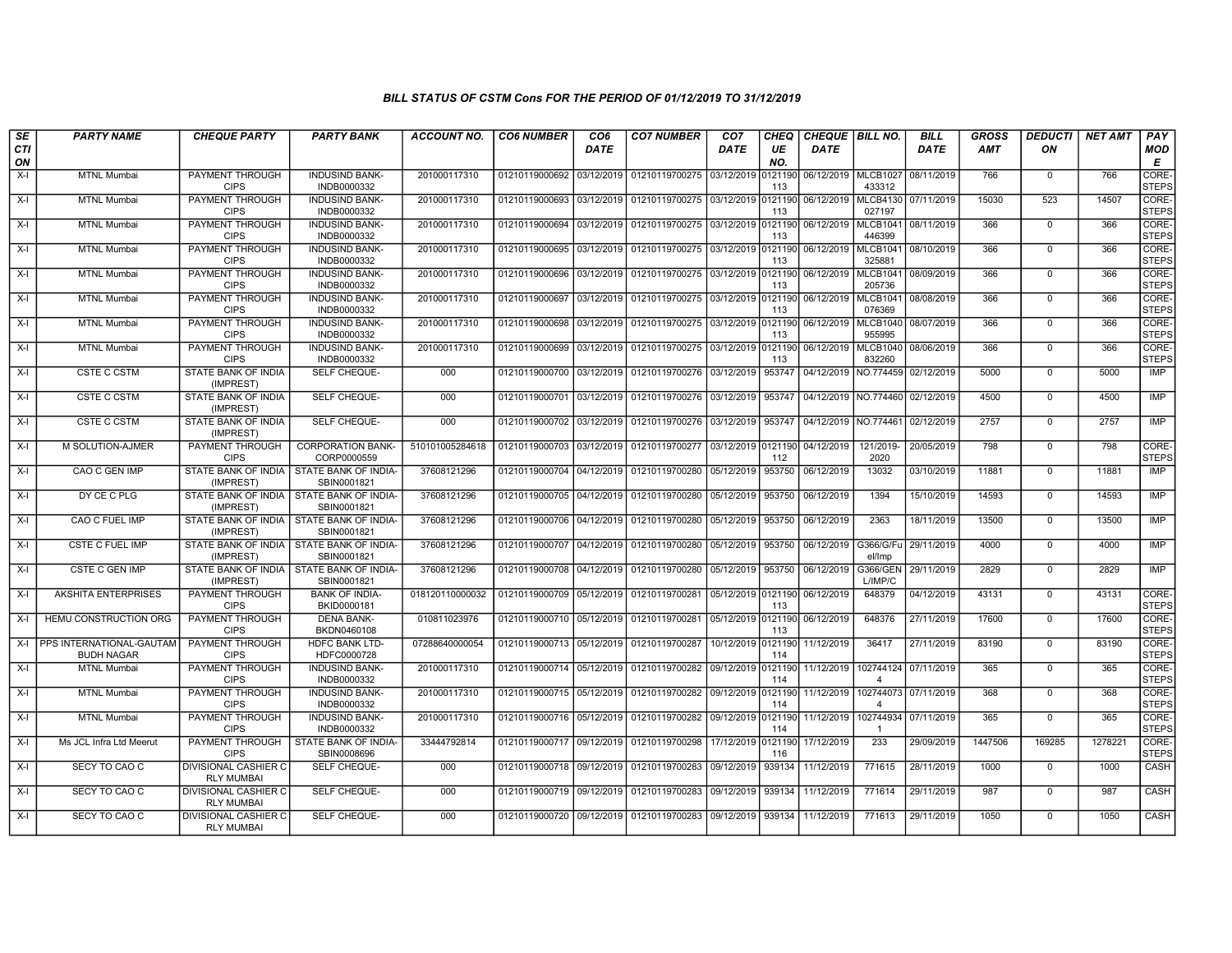| <b>SE</b><br><b>CTI</b><br>ON | <b>PARTY NAME</b>                               | <b>CHEQUE PARTY</b>                              | <b>PARTY BANK</b>                                         | <b>ACCOUNT NO.</b> | <b>CO6 NUMBER</b>         | CO <sub>6</sub><br><b>DATE</b> | <b>CO7 NUMBER</b>                 | CO <sub>7</sub><br>DATE | CHEQ<br>UE<br>NO. | <b>CHEQUE BILL NO.</b><br><b>DATE</b> |                   | <b>BILL</b><br><b>DATE</b> | <b>GROSS</b><br><b>AMT</b> | <b>DEDUCTI</b><br>ON | <b>NET AMT</b> | PAY<br><b>MOD</b><br>E      |
|-------------------------------|-------------------------------------------------|--------------------------------------------------|-----------------------------------------------------------|--------------------|---------------------------|--------------------------------|-----------------------------------|-------------------------|-------------------|---------------------------------------|-------------------|----------------------------|----------------------------|----------------------|----------------|-----------------------------|
| $X-I$                         | SECY TO CAO C                                   | <b>DIVISIONAL CASHIER C</b><br><b>RLY MUMBAI</b> | SELF CHEQUE-                                              | 000                | 01210119000721 09/12/2019 |                                | 01210119700283                    | 09/12/2019              | 939134            | 11/12/2019                            | 771612            | 29/11/2019                 | 4637                       | $\mathbf 0$          | 4637           | CASH                        |
| $X-I$                         | SECY TO CAO C                                   | <b>DIVISIONAL CASHIER C</b><br><b>RLY MUMBAI</b> | SELF CHEQUE-                                              | 000                | 01210119000722 09/12/2019 |                                | 01210119700284 09/12/2019         |                         | 939134            | 11/12/2019                            | 749132            | 19/11/2019                 | 2520                       | $\mathbf 0$          | 2520           | CASH                        |
| $X-I$                         | SECY TO CAO C                                   | <b>DIVISIONAL CASHIER C</b><br><b>RLY MUMBAI</b> | SELF CHEQUE-                                              | 000                | 01210119000723 09/12/2019 |                                | 01210119700285 09/12/2019         |                         | 939134            | 11/12/2019                            | 751580            | 25/11/2019                 | 3926                       | $\Omega$             | 3926           | CASH                        |
| $X-I$                         | SECY TO CAO C                                   | <b>DIVISIONAL CASHIER C</b><br><b>RLY MUMBAI</b> | SELF CHEQUE-                                              | 000                | 01210119000724 09/12/2019 |                                | 01210119700283 09/12/2019         |                         | 939134            | 11/12/2019                            | 771616            | 06/12/2019                 | 2625                       | $\overline{0}$       | 2625           | <b>CASH</b>                 |
| $X-I$                         | DY CME C GEN IMP                                | STATE BANK OF INDIA<br>(IMPREST)                 | STATE BANK OF INDIA-<br>SBIN0001821                       | 37608121296        | 01210119000725            | 10/12/2019                     | 01210119700286                    | 10/12/2019              | 953754            | 11/12/2019 M.102.W.P                  | L/Cash            | 04/12/2019                 | 1000                       | $\mathbf 0$          | 1000           | IMP                         |
| $X-I$                         | <b>CSTE C FUEL IMP</b>                          | STATE BANK OF INDIA<br>(IMPREST)                 | STATE BANK OF INDIA-<br>SBIN0001821                       | 37608121296        | 01210119000726            | 10/12/2019                     | 01210119700286                    | 10/12/2019              | 953754            | 11/12/2019 BILL NO.10                 |                   | 06/12/2019                 | 2500                       | $\mathbf 0$          | 2500           | <b>IMP</b>                  |
| $X-I$                         | <b>H.H.ENGINEERS</b>                            | <b>PAYMENT THROUGH</b><br><b>CIPS</b>            | PUNJAB AND SIND<br>BANK-PSIB0000324                       | 03241300031696     | 01210119000729            | 10/12/2019                     | 01210119700289                    | 11/12/2019 0121190      | 115               | 13/12/2019                            | 263757            | 24/10/2019                 | 2850700                    | $\mathbf 0$          | 2850700        | <b>CORE</b><br><b>STEPS</b> |
| $X-I$                         | <b>MURLIKRISHNA</b><br>CONSTRUCTION CO.         | PAYMENT THROUGH<br><b>CIPS</b>                   | ANDHRA BANK-<br>ANDB0001122                               | 112231100000256    | 01210119000730            | 10/12/2019                     | 01210119700289                    | 11/12/2019 0121190      | 115               | 13/12/2019                            | 263758            | 24/10/2019                 | 2850700                    | $\mathbf 0$          | 2850700        | CORE-<br><b>STEPS</b>       |
| $X-I$                         | Swift Service                                   | PAYMENT THROUGH<br><b>CIPS</b>                   | PNB-PUNB0053000                                           | 0530002109009100   | 01210119000731            | 11/12/2019                     | 01210119700288 11/12/2019 0121190 |                         | 115               | 13/12/2019                            | 816/2019-<br>20   | 25/10/2019                 | 39484                      | 5453                 | 34031          | CORE-<br><b>STEPS</b>       |
| $X-I$                         | MONOTECH SYSTEM LIMITED                         | PAYMENT THROUGH<br><b>CIPS</b>                   | <b>ICICI BANK LTD-</b><br>ICIC0006026                     | 602605051582       | 01210119000733            | 12/12/2019                     | 01210119700290                    | 12/12/2019 0121190      | 115               | 13/12/2019                            | SR-MUM-<br>19-70  | 28/11/2019                 | 26550                      | $\mathbf 0$          | 26550          | CORE-<br><b>STEPS</b>       |
| $X-I$                         | <b>LAXMI PEST CONTROL</b>                       | PAYMENT THROUGH<br><b>CIPS</b>                   | THE KALYAN JANATA<br>SAHAKARI BANK LTD-<br>KJSB0000015    | 015011100000063    | 01210119000734            | 12/12/2019                     | 01210119700291                    | 12/12/2019              | 0121190<br>115    | 13/12/2019                            | LPC/19-<br>20/036 | 02/12/2019                 | 5887                       | $\mathbf 0$          | 5887           | CORE-<br>STEPS              |
| $X-I$                         | <b>COMPUTER CENTER</b>                          | PAYMENT THROUGH<br><b>CIPS</b>                   | THE COSMOS CO-<br>OPERATIVE BANK LTD-<br>COSB0000036      | 03660010620        | 01210119000735            | 12/12/2019                     | 01210119700292                    | 12/12/2019 0121190      | 115               | 13/12/2019                            | 2019/AUG/<br>26   | 05/08/2019                 | 9322                       | $\mathbf 0$          | 9322           | CORE-<br><b>STEPS</b>       |
| $X-I$                         | M SOLUTION-AJMER                                | <b>PAYMENT THROUGH</b><br><b>CIPS</b>            | <b>CORPORATION BANK-</b><br>CORP0000559                   | 510101005284618    | 01210119000736            | 12/12/2019                     | 01210119700293                    | 12/12/2019 0121190      | 115               | 13/12/2019                            | 943/2019-<br>2020 | 04/12/2019                 | 1598                       | $\mathbf 0$          | 1598           | CORE-<br><b>STEPS</b>       |
| $X-I$                         | <b>BANSAL INDUSTRIES- DELHI</b>                 | PAYMENT THROUGH<br><b>CIPS</b>                   | HDFC BANK LTD-<br>HDFC0001392                             | 50200015651680     | 01210119000737            | 12/12/2019                     | 01210119700294                    | 13/12/2019              | 0121190<br>118    | 20/12/2019                            | 200911            | 19/11/2019                 | 62800                      | $\mathbf 0$          | 62800          | CORE-<br><b>STEPS</b>       |
| $X-I$                         | <b>BANSAL INDUSTRIES- DELHI</b>                 | PAYMENT THROUGH<br><b>CIPS</b>                   | <b>HDFC BANK LTD-</b><br>HDFC0001392                      | 50200015651680     | 01210119000738            | 12/12/2019                     | 01210119700294                    | 13/12/2019 0121190      | 118               | 20/12/2019                            | 200910            | 19/11/2019                 | 26500                      | $\mathbf 0$          | 26500          | CORE-<br><b>STEPS</b>       |
| $X-I$                         | AKAR ADVERTISING AND<br>MARKETING PVT LTD       | PAYMENT THROUGH<br><b>CIPS</b>                   | <b>VIJAYA BANK-</b><br>VIJB0005015                        | 501500300005620    | 01210119000742            | 13/12/2019                     | 01210119700295                    | 13/12/2019 0121190      | 116               | 17/12/2019                            | 685/18-19         | 31/03/2019                 | 296445                     | 5647                 | 290798         | CORE-<br><b>STEPS</b>       |
| $X-I$                         | <b>MEGHDOOT MEDIA &amp;</b><br><b>MARKETING</b> | <b>PAYMENT THROUGH</b><br><b>CIPS</b>            | <b>HDFC BANK LTD-</b><br>HDFC0000587                      | 50200019867646     | 01210119000743            | 16/12/2019                     | 01210119700297                    | 17/12/2019 0121190      | 116               | 17/12/2019                            | 200908            | 19/06/2019                 | 67500                      | $\mathbf 0$          | 67500          | CORE-<br>STEPS              |
| $X-I$                         | <b>FUTURE MEDIA</b>                             | PAYMENT THROUGH<br><b>CIPS</b>                   | HDFC BANK LTD-<br>HDFC0000218                             | 50200020860040     | 01210119000744            | 16/12/2019                     | 01210119700296                    | 16/12/2019 0121190      | 116               | 17/12/2019                            | 200907            | 19/06/2019                 | 1200                       | $\mathbf 0$          | 1200           | <b>CORE</b><br><b>STEPS</b> |
| $X-I$                         | POOJA CONSTRUCTION<br>LONAVALA                  | PAYMENT THROUGH<br><b>CIPS</b>                   | <b>CANARA BANK-</b><br>CNRB0000273                        | 0273257001295      | 01210119000745            | 17/12/2019                     | 01210119700299                    | 17/12/2019 0121190      | 116               | 17/12/2019                            | 648377            | 27/11/2019                 | 17600                      | $\mathbf 0$          | 17600          | CORE-<br><b>STEPS</b>       |
| $X-I$                         | <b>Swift Service</b>                            | <b>PAYMENT THROUGH</b><br><b>CIPS</b>            | PNB-PUNB0053000                                           | 0530002109009100   | 01210119000746            | 17/12/2019                     | 01210119700299                    | 17/12/2019 0121190      | 116               | 17/12/2019                            | 648362            | 23/09/2019                 | 17600                      | $\mathbf 0$          | 17600          | CORE-<br><b>STEPS</b>       |
| $X-I$                         | CAO C FUEL IMP                                  | STATE BANK OF INDIA<br>(IMPREST)                 | STATE BANK OF INDIA-<br>SBIN0001821                       | 37608121296        | 01210119000747            | 17/12/2019                     | 01210119700300                    | 17/12/2019              | 953755            | 18/12/2019                            | 20904             | 16/12/2019                 | 15084                      | $\mathbf 0$          | 15084          | <b>IMP</b>                  |
| $X-I$                         | CAO C GEN IMP                                   | STATE BANK OF INDIA<br>(IMPREST)                 | STATE BANK OF INDIA-<br>SBIN0001821                       | 37608121296        | 01210119000748            | 17/12/2019                     | 01210119700300                    | 17/12/2019              | 953755            | 18/12/2019                            | 13497             | 18/10/2019                 | 11751                      | $\mathbf 0$          | 11751          | IMP                         |
| $X-I$                         | DY CE C PLG                                     | STATE BANK OF INDIA<br>(IMPREST)                 | <b>STATE BANK OF INDIA-</b><br>SBIN0001821                | 37608121296        | 01210119000749            | 17/12/2019                     | 01210119700300                    | 17/12/2019              | 953755            | 18/12/2019                            | 219               | 16/10/2019                 | 14965                      | $\mathbf 0$          | 14965          | IMP                         |
| $X-I$                         | <b>CSTE C GEN IMP</b>                           | (IMPREST)                                        | STATE BANK OF INDIA   STATE BANK OF INDIA-<br>SBIN0001821 | 37608121296        | 01210119000750            | 17/12/2019                     | 01210119700300                    | 17/12/2019              | 953755            | 18/12/2019                            | 1785              | 27/11/2019                 | 2817                       | $\mathbf 0$          | 2817           | IMP                         |
| X-I                           | OM SAI TOURS AND TRAVELS                        | PAYMENT THROUGH<br><b>CIPS</b>                   | <b>DENA BANK-</b><br>BKDN0460066                          | 006611021091       | 01210119000751            | 18/12/2019                     | 01210119700301                    | 18/12/2019 0121190      | 117               | 18/12/2019                            | 2621              | 28/11/2019                 | 39460                      | 5450                 | 34010          | CORE-<br>STEPS              |
| $X-I$                         | RELIANCE JIO INFOCOMM LTD                       | <b>PAYMENT THROUGH</b><br><b>CIPS</b>            | <b>STANDARD</b><br><b>CHARTERED BANK-</b><br>SCBL0036084  | RJIO900590045223   | 01210119000753            | 18/12/2019                     | 01210119700302                    | 18/12/2019              | 0121190<br>117    | 18/12/2019                            | 550500024<br>142A | 01/10/2019                 | 3320                       | $\mathbf 0$          | 3320           | CORE-<br><b>STEPS</b>       |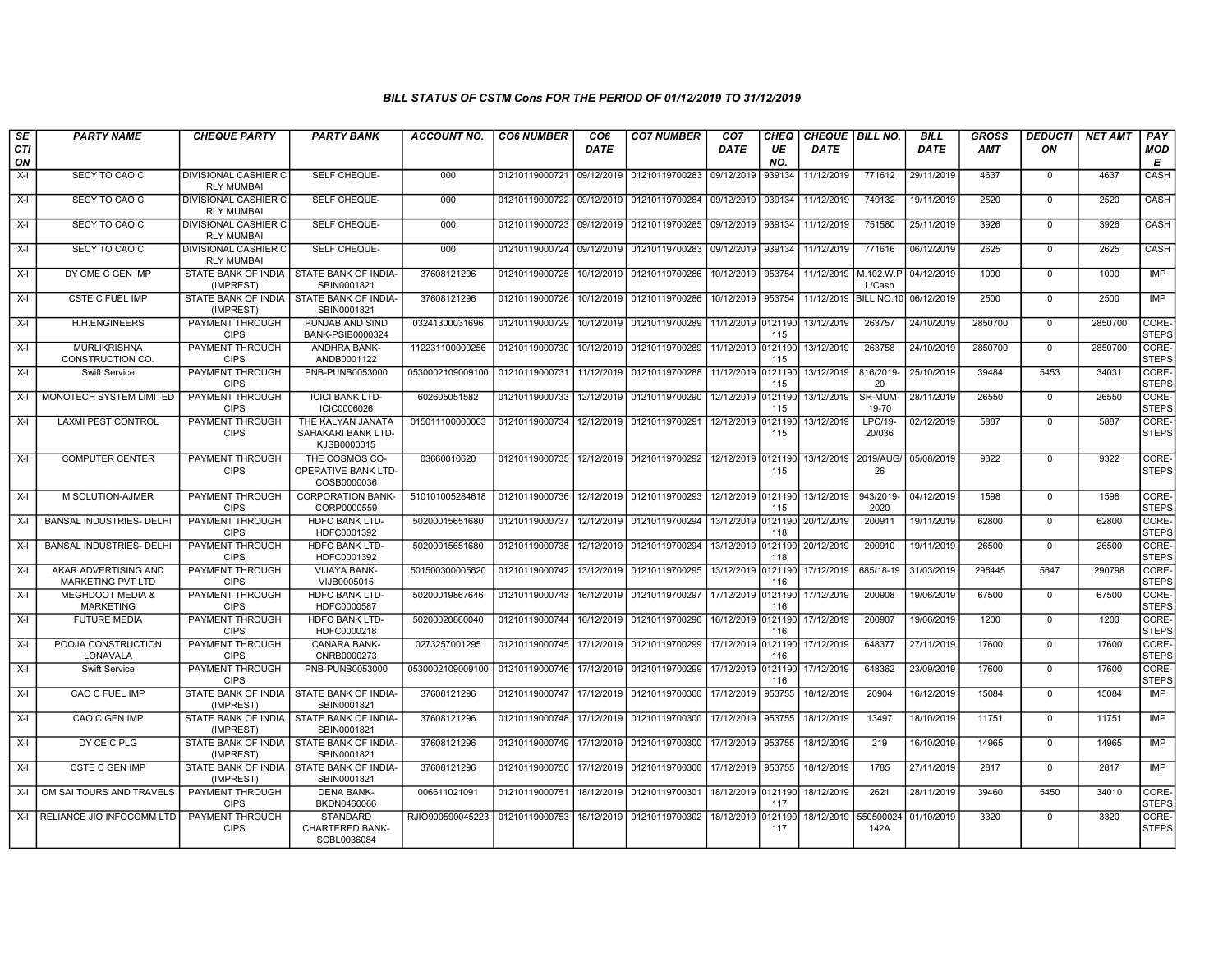| SE               | <b>PARTY NAME</b>                            | <b>CHEQUE PARTY</b>                              | <b>PARTY BANK</b>                                         | <b>ACCOUNT NO.</b>                                                                     | <b>CO6 NUMBER</b>         | CO <sub>6</sub> | <b>CO7 NUMBER</b>                                   | CO <sub>7</sub>    | <b>CHEQ</b>    | <b>CHEQUE   BILL NO.</b> |                    | <b>BILL</b>          | <b>GROSS</b> | <b>DEDUCTI</b> | <b>NET AMT</b> | PAY                   |
|------------------|----------------------------------------------|--------------------------------------------------|-----------------------------------------------------------|----------------------------------------------------------------------------------------|---------------------------|-----------------|-----------------------------------------------------|--------------------|----------------|--------------------------|--------------------|----------------------|--------------|----------------|----------------|-----------------------|
| <b>CTI</b><br>ON |                                              |                                                  |                                                           |                                                                                        |                           | <b>DATE</b>     |                                                     | DATE               | UE<br>NO.      | <b>DATE</b>              |                    | <b>DATE</b>          | <b>AMT</b>   | ON             |                | <b>MOD</b><br>Е       |
| $X-I$            | RELIANCE JIO INFOCOMM LTD                    | PAYMENT THROUGH<br><b>CIPS</b>                   | <b>STANDARD</b><br><b>CHARTERED BANK-</b><br>SCBL0036084  | RJIO900590045223                                                                       | 01210119000754            | 18/12/2019      | 01210119700302                                      | 18/12/2019         | 121190<br>117  | 18/12/2019               | 530000061<br>449A  | 01/11/2019           | 3320         | $\mathbf 0$    | 3320           | CORE-<br><b>STEPS</b> |
|                  | X-I RELIANCE JIO INFOCOMM LTD                | PAYMENT THROUGH<br><b>CIPS</b>                   | <b>STANDARD</b><br><b>CHARTERED BANK-</b><br>SCBL0036084  | RJIO900590045223                                                                       | 01210119000755            | 18/12/2019      | 01210119700302                                      | 18/12/2019 0121190 | 117            | 18/12/2019               | 528000004<br>1469A | 01/12/2019           | 3320         | $\mathbf{0}$   | 3320           | CORE-<br><b>STEPS</b> |
| X-I              | M/s Perfect Office Systems Pvt<br>Ltd        | PAYMENT THROUGH<br><b>CIPS</b>                   | <b>HDFC BANK LTD-</b><br>HDFC0000086                      | 00862820001010                                                                         | 01210119000756            | 18/12/2019      | 01210119700303                                      | 18/12/2019 0121190 | 117            | 18/12/2019               | 202001             | 01/12/2019           | 1486         | $\mathbf 0$    | 1486           | CORE-<br><b>STEPS</b> |
| X-I              | M/s Praveen Tours and Travels                | PAYMENT THROUGH<br><b>CIPS</b>                   | SBI-SBIN0011126                                           | 31776958404                                                                            | 01210119000757            | 18/12/2019      | 01210119700301                                      | 18/12/2019         | 0121190<br>117 | 18/12/2019               | 27                 | 12/12/2019           | 39491        | 1505           | 37986          | CORE-<br><b>STEPS</b> |
| $X-I$            | <b>JASMINE TRADING CO</b>                    | PAYMENT THROUGH<br><b>CIPS</b>                   | <b>HDFC BANK LTD-</b><br>HDFC0000001                      | 00018190000111                                                                         | 01210119000758            | 18/12/2019      | 01210119700304                                      | 18/12/2019         | 0121190<br>117 | 18/12/2019               | 149                | 01/10/2019           | 28851        | $\Omega$       | 28851          | CORE-<br><b>STEPS</b> |
| X-I              | <b>NES TECH</b>                              | PAYMENT THROUGH<br><b>CIPS</b>                   | <b>KARNATAKA BANK LTD-</b><br>KARB0000193                 | 1932000100111401                                                                       | 01210119000759            | 18/12/2019      | 01210119700305                                      | 18/12/2019 0121190 | 117            | 18/12/2019               | 49                 | 30/09/2019           | 1350         | $\mathbf 0$    | 1350           | CORE-<br><b>STEPS</b> |
| X-I              | RITES LTD KOLKATTA                           | PAYMENT THROUGH<br><b>CIPS</b>                   | AXIS BANK-UTIB0000004                                     | 004010200023773                                                                        | 01210119000760            | 18/12/2019      | 01210119700306                                      | 18/12/2019         | 121190<br>118  | 20/12/2019               | CR/C/OCT<br>18-003 | 09/10/2018           | 148027       | $\mathbf 0$    | 148027         | CORE-<br><b>STEPS</b> |
| $X-I$            | SECY TO CAO C                                | <b>DIVISIONAL CASHIER C</b><br><b>RLY MUMBAI</b> | SELF CHEQUE-                                              | 000                                                                                    | 01210119000761            | 19/12/2019      | 01210119700307                                      | 19/12/2019         | 939136         | 20/12/2019               | 751581             | 12/12/2019           | 530          | $\mathbf 0$    | 530            | <b>CASH</b>           |
| $X-I$            | <b>MAHALAXMI TOURS AND</b><br><b>TRAVELS</b> | PAYMENT THROUGH<br><b>CIPS</b>                   | <b>DENA BANK-</b><br>BKDN0460066                          | 006611002120                                                                           | 01210119000762            | 19/12/2019      | 01210119700308                                      | 19/12/2019 0121190 | 118            | 20/12/2019               | 2311/Dec2<br>019   | 06/12/2019           | 39769        | 1516           | 38253          | CORE-<br><b>STEPS</b> |
| $X-I$            | ALAKNANDA ADVERTISING<br>PVT LTD             | PAYMENT THROUGH<br><b>CIPS</b>                   | <b>HDFC BANK LTD-</b><br>HDFC0000084                      | 50200017573461                                                                         | 01210119000764            | 19/12/2019      | 01210119700309                                      | 23/12/2019 0121190 | 119            | 23/12/2019               | MUM/19-<br>20/24   | 20/05/2019           | 198607       | 3783           | 194824         | CORE-<br><b>STEPS</b> |
| X-I              | AKAR ADVERTISING AND<br>MARKETING PVT LTD    | PAYMENT THROUGH<br><b>CIPS</b>                   | VIJAYA BANK-<br>VIJB0005015                               | 501500300005620                                                                        | 01210119000765            | 19/12/2019      | 01210119700309                                      | 23/12/2019         | 0121190<br>119 | 23/12/2019               | 363/19-20          | 25/09/2019           | 16350        | 311            | 16039          | CORE-<br><b>STEPS</b> |
| $X-I$            | RELIANCE JIO INFOCOMM LTD                    | PAYMENT THROUGH<br><b>CIPS</b>                   | <b>STANDARD</b><br>CHARTERED BANK-<br>SCBL0036084         | RJIO900590045223                                                                       | 01210119000766 23/12/2019 |                 | 01210119700310 23/12/2019                           |                    | 0121190<br>119 | 23/12/2019               | 528000041<br>469H  | 01/12/2019           | 1185         | $\mathbf 0$    | 1185           | CORE-<br><b>STEPS</b> |
|                  | X-I RELIANCE JIO INFOCOMM LTD                | PAYMENT THROUGH<br><b>CIPS</b>                   | <b>STANDARD</b><br><b>CHARTERED BANK-</b><br>SCBL0036084  | RJIO900590045223                                                                       | 01210119000767 23/12/2019 |                 | 01210119700310 23/12/2019 0121190                   |                    | 119            | 23/12/2019               | 530000061<br>449H  | 01/11/2019           | 1185         | $\Omega$       | 1185           | CORE-<br><b>STEPS</b> |
|                  | X-I RELIANCE JIO INFOCOMM LTD                | PAYMENT THROUGH<br><b>CIPS</b>                   | STANDARD<br><b>CHARTERED BANK-</b><br>SCBL0036084         | RJIO900590045223                                                                       | 01210119000768            | 23/12/2019      | 01210119700310 23/12/2019 0121190                   |                    | 119            | 23/12/2019               | 550500024<br>142H  | 01/10/2019           | 1185         | $\mathbf 0$    | 1185           | CORE-<br><b>STEPS</b> |
| $\mathsf{x}$ -l  | RELIANCE JIO INFOCOMM LTD                    | PAYMENT THROUGH<br><b>CIPS</b>                   | <b>STANDARD</b><br><b>CHARTERED BANK-</b><br>SCBL0036084  | RJIO900590045223                                                                       | 01210119000769            | 23/12/2019      | 01210119700311 23/12/2019 0121190                   |                    | 123            | 31/12/2019               | 550500002<br>4142F | 01/10/2019           | 158          | $\Omega$       | 158            | CORE-<br><b>STEPS</b> |
| $X-I$            | RELIANCE JIO INFOCOMM LTD                    | PAYMENT THROUGH<br><b>CIPS</b>                   | <b>STANDARD</b><br><b>CHARTERED BANK-</b><br>SCBL0036084  | RJIO900590045223                                                                       | 01210119000770 23/12/2019 |                 | 01210119700311 23/12/2019 0121190                   |                    | 123            | 31/12/2019               | 528000041<br>469G  | 01/12/2019           | 158          | $\mathbf 0$    | 158            | CORE-<br><b>STEPS</b> |
|                  | X-I RELIANCE JIO INFOCOMM LTD                | <b>PAYMENT THROUGH</b><br><b>CIPS</b>            | <b>STANDARD</b><br><b>CHARTERED BANK-</b><br>SCBL0036084  | RJIO900590045223                                                                       | 01210119000772 23/12/2019 |                 | 01210119700311 23/12/2019 0121190                   |                    | 123            | 31/12/2019               | 530000061<br>449F  | 01/11/2019           | 158          | $\Omega$       | 158            | CORE-<br><b>STEPS</b> |
| $X-I$            | FA N CAO C GEN IMP                           | (IMPREST)                                        | STATE BANK OF INDIA STATE BANK OF INDIA-<br>SBIN0001821   | 37608121296                                                                            |                           |                 | 01210119000773 23/12/2019 01210119700312 23/12/2019 |                    | 953756         | 23/12/2019               | 0012               | 20/12/2019           | 6001         | $\mathbf 0$    | 6001           | <b>IMP</b>            |
| X-I              | <b>CSTE C FUEL IMP</b>                       | (IMPREST)                                        | STATE BANK OF INDIA   STATE BANK OF INDIA-<br>SBIN0001821 | 37608121296                                                                            | 01210119000774 23/12/2019 |                 | 01210119700312 23/12/2019                           |                    | 953756         | 23/12/2019               | $\mathbf{q}$       | 17/12/2019           | 2000         | $\mathbf 0$    | 2000           | IMP                   |
|                  | X-I RELIANCE JIO INFOCOMM LTD                | PAYMENT THROUGH<br><b>CIPS</b>                   | <b>STANDARD</b><br>CHARTERED BANK-<br>SCBL0036084         | RJIO900590045223                                                                       | 01210119000775 24/12/2019 |                 | 01210119700313 24/12/2019 0121190                   |                    | 123            | 31/12/2019               | 550500024<br>142B  | 01/10/2019           | 233          | $\mathbf{0}$   | 233            | CORE-<br><b>STEPS</b> |
|                  | X-I RELIANCE JIO INFOCOMM LTD                | PAYMENT THROUGH<br><b>CIPS</b>                   | <b>STANDARD</b><br><b>CHARTERED BANK-</b><br>SCBL0036084  | RJIO900590045223   01210119000776   24/12/2019   01210119700313   24/12/2019   0121190 |                           |                 |                                                     |                    | 123            | 31/12/2019               | 142E               | 550500024 01/10/2019 | 848          | $\mathbf{0}$   | 848            | CORE-<br><b>STEPS</b> |
|                  | X-I RELIANCE JIO INFOCOMM LTD                | <b>PAYMENT THROUGH</b><br><b>CIPS</b>            | <b>STANDARD</b><br>CHARTERED BANK-<br>SCBL0036084         | RJIO900590045223                                                                       | 01210119000777 24/12/2019 |                 | 01210119700313 24/12/2019                           |                    | 0121190<br>123 | 31/12/2019               | 550500024<br>142C  | 01/10/2019           | 1112         | $\mathbf 0$    | 1112           | CORE-<br><b>STEPS</b> |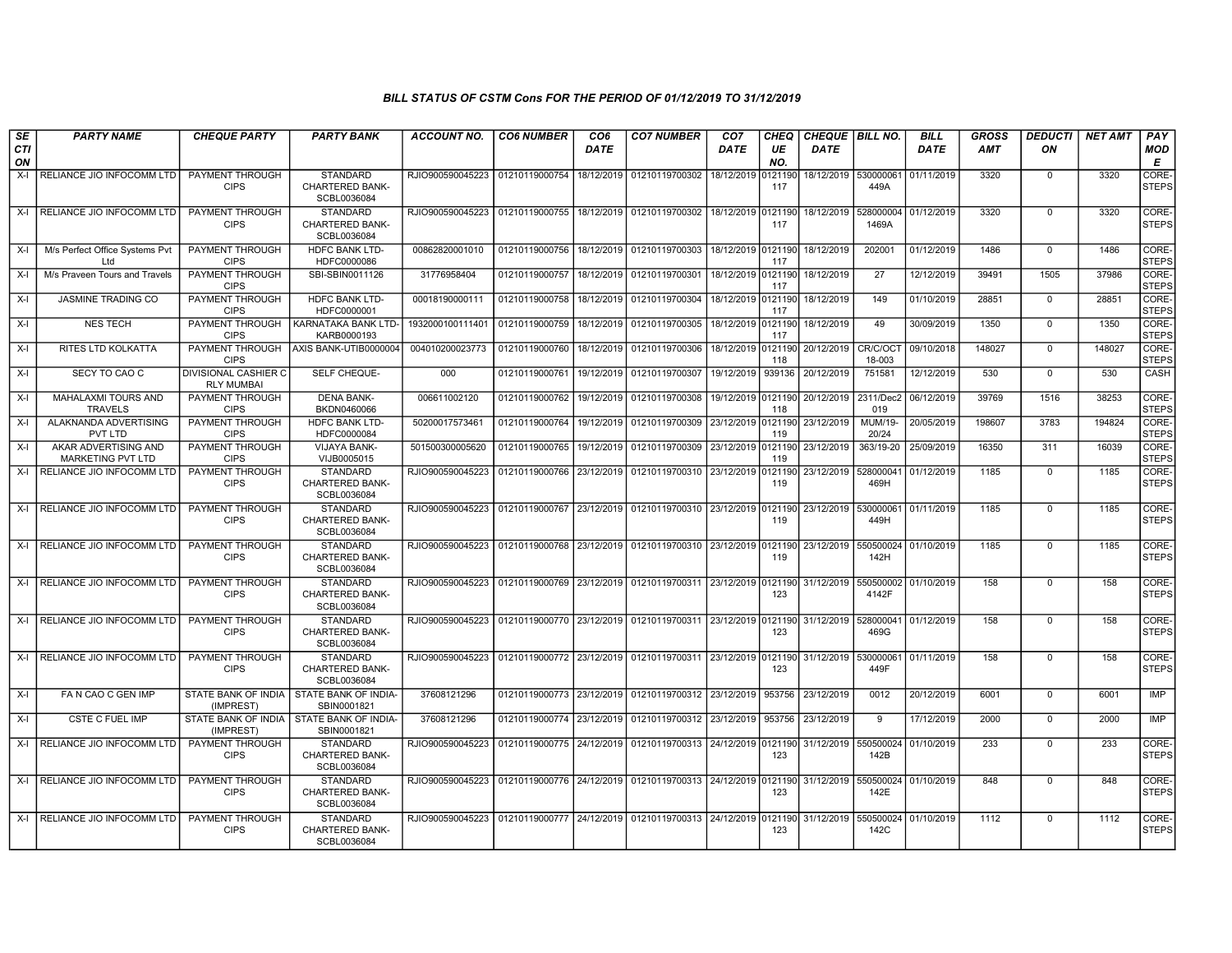| SE        | <b>PARTY NAME</b>                              | <b>CHEQUE PARTY</b>                   | <b>PARTY BANK</b>                                        | <b>ACCOUNT NO.</b> | <b>CO6 NUMBER</b>         | CO <sub>6</sub> | <b>CO7 NUMBER</b>                                           | CO <sub>7</sub>    | CHEQ           | <b>CHEQUE   BILL NO.</b> |                               | <b>BILL</b> | GROSS      | <b>DEDUCTI</b> | <b>NET AMT</b> | PAY                         |
|-----------|------------------------------------------------|---------------------------------------|----------------------------------------------------------|--------------------|---------------------------|-----------------|-------------------------------------------------------------|--------------------|----------------|--------------------------|-------------------------------|-------------|------------|----------------|----------------|-----------------------------|
| CTI<br>ON |                                                |                                       |                                                          |                    |                           | <b>DATE</b>     |                                                             | <b>DATE</b>        | UE<br>NO.      | <b>DATE</b>              |                               | <b>DATE</b> | AMT        | ON             |                | <b>MOD</b><br>Е             |
| $X-I$     | RELIANCE JIO INFOCOMM LTD                      | <b>PAYMENT THROUGH</b><br><b>CIPS</b> | <b>STANDARD</b><br><b>CHARTERED BANK-</b><br>SCBL0036084 | RJIO900590045223   | 01210119000778            | 24/12/2019      | 01210119700320                                              | 31/12/2019         | 0121190<br>125 | 07/01/2020               | 530000061<br>449C             | 01/11/2019  | 1112       | $\mathbf{0}$   | 1112           | <b>CORE</b><br><b>STEPS</b> |
| X-I       | RELIANCE JIO INFOCOMM LTD                      | PAYMENT THROUGH<br><b>CIPS</b>        | STANDARD<br>CHARTERED BANK-<br>SCBL0036084               | RJIO900590045223   | 01210119000779            | 24/12/2019      | 01210119700320                                              | 31/12/2019         | 0121190<br>125 | 07/01/2020               | 53000006<br>449B              | 01/11/2019  | 233        | $\mathbf 0$    | 233            | CORE-<br><b>STEPS</b>       |
|           | X-I RELIANCE JIO INFOCOMM LTD                  | <b>PAYMENT THROUGH</b><br><b>CIPS</b> | <b>STANDARD</b><br><b>CHARTERED BANK-</b><br>SCBL0036084 | RJIO900590045223   | 01210119000780            | 24/12/2019      | 01210119700320 31/12/2019 0121190                           |                    | 125            | 07/01/2020               | 530000061<br>449D             | 01/11/2019  | 848        | $\mathbf{0}$   | 848            | CORE-<br><b>STEPS</b>       |
| X-I       | <b>VINDHYA INFOTECH</b>                        | PAYMENT THROUGH<br><b>CIPS</b>        | <b>NKGSB CO-OP BANK</b><br>LTD-NKGS0000014               | 014110100001821    | 01210119000781            | 24/12/2019      | 01210119700314 24/12/2019 0121190                           |                    | 120            | 27/12/2019               | 668694                        | 28/11/2019  | 7200       | $\mathbf 0$    | 7200           | CORE-<br><b>STEPS</b>       |
| X-I       | MUMBAI RAILWAY VIKAS<br><b>CORPORATION LTD</b> | PAYMENT THROUGH<br><b>CIPS</b>        | <b>BANK OF INDIA-</b><br>BKID0000010                     | 001020110000362    | 01210119000782            | 27/12/2019      | 01210119700315 27/12/2019                                   |                    | 0121190<br>120 | 27/12/2019               | <b>AC/418/BL</b><br>$D/19-20$ | 27/12/2019  | 1000000000 | $\Omega$       | 1000000000     | CORE-<br><b>STEPS</b>       |
| X-I       | H.H.ENGINEERS                                  | <b>PAYMENT THROUGH</b><br><b>CIPS</b> | PUNJAB AND SIND<br><b>BANK-PSIB0000324</b>               | 03241300031696     | 01210119000783            | 30/12/2019      | 01210119700317                                              | 31/12/2019         | 0121190<br>123 | 31/12/2019               | 263755                        | 24/10/2019  | 2948000    | $\mathbf 0$    | 2948000        | CORE-<br><b>STEPS</b>       |
| X-I       | SHELKE CONSTRUCTION                            | <b>PAYMENT THROUGH</b><br><b>CIPS</b> | <b>BANK OF INDIA-</b><br>BKID0000505                     | 050530110000015    | 01210119000784            | 30/12/2019      | 01210119700317 31/12/2019 0121190                           |                    | 123            | 31/12/2019               | 263756                        | 24/10/2019  | 2948000    | $\mathbf{0}$   | 2948000        | CORE-<br><b>STEPS</b>       |
| $X-I$     | SHELKE CONSTRUCTION                            | PAYMENT THROUGH<br><b>CIPS</b>        | <b>BANK OF INDIA-</b><br>BKID0000505                     | 050530110000015    | 01210119000785            | 30/12/2019      | 01210119700317 31/12/2019 0121190                           |                    | 123            | 31/12/2019               | 263759                        | 12/12/2019  | 2915200    | $\Omega$       | 2915200        | CORE-<br><b>STEPS</b>       |
| $X-I$     | <b>SAI ADVERTISERS</b>                         | PAYMENT THROUGH<br><b>CIPS</b>        | UNION BANK OF INDIA-<br>UBIN0537896                      | 378905040130124    | 01210119000786            | 30/12/2019      | 01210119700318 31/12/2019 0121190                           |                    | 123            | 31/12/2019               | 28524                         | 08/11/2019  | 34960      | 665            | 34295          | CORE-<br><b>STEPS</b>       |
| X-I       | <b>SAI ADVERTISERS</b>                         | PAYMENT THROUGH<br><b>CIPS</b>        | UNION BANK OF INDIA-<br>UBIN0537896                      | 378905040130124    | 01210119000787            | 30/12/2019      | 01210119700318 31/12/2019 0121190                           |                    | 123            | 31/12/2019               | 28332                         | 11/09/2019  | 13855      | 263            | 13592          | CORE-<br><b>STEPS</b>       |
| X-I       | <b>SAI ADVERTISERS</b>                         | <b>PAYMENT THROUGH</b><br><b>CIPS</b> | UNION BANK OF INDIA-<br>UBIN0537896                      | 378905040130124    | 01210119000788            | 30/12/2019      | 01210119700318                                              | 31/12/2019         | 0121190<br>123 | 31/12/2019               | 28457                         | 18/10/2019  | 21611      | 411            | 21200          | CORE-<br><b>STEPS</b>       |
| $X-I$     | <b>SAI ADVERTISERS</b>                         | PAYMENT THROUGH<br><b>CIPS</b>        | UNION BANK OF INDIA-<br>UBIN0537896                      | 378905040130124    | 01210119000789            | 30/12/2019      | 01210119700318 31/12/2019 0121190                           |                    | 123            | 31/12/2019               | 28571                         | 18/11/2019  | 200098     | 3811           | 196287         | CORE-<br><b>STEPS</b>       |
| X-I       | CONCEPT COMMUNICATION<br>LTD                   | PAYMENT THROUGH<br><b>CIPS</b>        | YES BANK LTD-<br>YESB0000082                             | 008281300000634    | 01210119000790            | 30/12/2019      | 01210119700318 31/12/2019 0121190                           |                    | 123            | 31/12/2019               | 0800181                       | 29/08/2019  | 511168     | 9736           | 501432         | CORE-<br><b>STEPS</b>       |
| $X-I$     | OM SAI TOURS AND TRAVELS                       | PAYMENT THROUGH<br><b>CIPS</b>        | <b>DENA BANK-</b><br>BKDN0460066                         | 006611021091       | 01210119000791            | 30/12/2019      | 01210119700319 31/12/2019 0121190                           |                    | 123            | 31/12/2019               | 2634                          | 23/12/2019  | 39460      | 5450           | 34010          | CORE-<br><b>STEPS</b>       |
| X-I       | DEVDHAR CONSULTANCY                            | <b>PAYMENT THROUGH</b><br><b>CIPS</b> | THE THANE JANATA<br>SAHAKARI BANK LTD-<br>TJSB0000002    | 002120100009008    | 01210119000792            | 30/12/2019      | 01210119700316 30/12/2019 0121190                           |                    | 123            | 31/12/2019               | 099/19-20                     | 31/10/2019  | 1230       | $\mathbf 0$    | 1230           | CORE-<br><b>STEPS</b>       |
| X-I       | DEVDHAR CONSULTANCY                            | <b>PAYMENT THROUGH</b><br><b>CIPS</b> | THE THANE JANATA<br>SAHAKARI BANK LTD-<br>TJSB0000002    | 002120100009008    | 01210119000793            | 30/12/2019      | 01210119700316 30/12/2019 0121190                           |                    | 123            | 31/12/2019               | 092/19-20                     | 31/10/2019  | 2570       | $\Omega$       | 2570           | CORE-<br><b>STEPS</b>       |
| X-I       | DEVDHAR CONSULTANCY                            | <b>PAYMENT THROUGH</b><br><b>CIPS</b> | THE THANE JANATA<br>SAHAKARI BANK LTD-<br>TJSB0000002    | 002120100009008    | 01210119000794            | 30/12/2019      | 01210119700316 30/12/2019 0121190                           |                    | 123            | 31/12/2019               | 050/19-20                     | 01/08/2019  | 2570       | $\mathbf{0}$   | 2570           | CORE-<br><b>STEPS</b>       |
|           | X-I   RELIANCE JIO INFOCOMM LTD                | <b>PAYMENT THROUGH</b><br><b>CIPS</b> | <b>STANDARD</b><br><b>CHARTERED BANK-</b><br>SCBL0036084 | RJIO900590045223   | 01210119000795 31/12/2019 |                 | 01210119700321 31/12/2019 0121190                           |                    | 125            | 07/01/2020               | 528000041<br>469E             | 01/12/2019  | 233        | $\Omega$       | 233            | CORE-<br><b>STEPS</b>       |
|           | X-I RELIANCE JIO INFOCOMM LTD                  | <b>PAYMENT THROUGH</b><br><b>CIPS</b> | <b>STANDARD</b><br><b>CHARTERED BANK-</b><br>SCBL0036084 | RJIO900590045223   | 01210119000796            | 31/12/2019      | 01210119700321 31/12/2019 0121190                           |                    | 125            | 07/01/2020               | 528000041<br>469B             | 01/12/2019  | 1112       | $\Omega$       | 1112           | CORE-<br><b>STEPS</b>       |
|           | X-I   RELIANCE JIO INFOCOMM LTD                | <b>PAYMENT THROUGH</b><br><b>CIPS</b> | <b>STANDARD</b><br><b>CHARTERED BANK-</b><br>SCBL0036084 | RJIO900590045223   | 01210119000797            | 31/12/2019      | 01210119700321                                              | 31/12/2019 0121190 | 125            | 07/01/2020               | 528000041<br>469C             | 01/12/2019  | 3190       | $\mathbf{0}$   | 3190           | CORE-<br><b>STEPS</b>       |
|           | X-I RELIANCE JIO INFOCOMM LTD                  | <b>PAYMENT THROUGH</b><br><b>CIPS</b> | <b>STANDARD</b><br><b>CHARTERED BANK-</b><br>SCBL0036084 | RJIO900590045223   |                           |                 | 01210119000798 31/12/2019 01210119700321 31/12/2019 0121190 |                    | 125            | 07/01/2020               | 528000041<br>469D             | 01/12/2019  | 848        | $\Omega$       | 848            | CORE-<br><b>STEPS</b>       |
| X-I       | <b>MTNL Mumba</b>                              | <b>PAYMENT THROUGH</b><br><b>CIPS</b> | <b>INDUSIND BANK-</b><br>INDB0000332                     | 201000117310       | 01210119000799            | 31/12/2019      | 01210119700322                                              | 06/01/2020         | 0121190<br>125 | 07/01/2020               | <b>MLCB4130</b><br>027475     | 07/12/2019  | 13253      | 8              | 13245          | CORE-<br><b>STEPS</b>       |